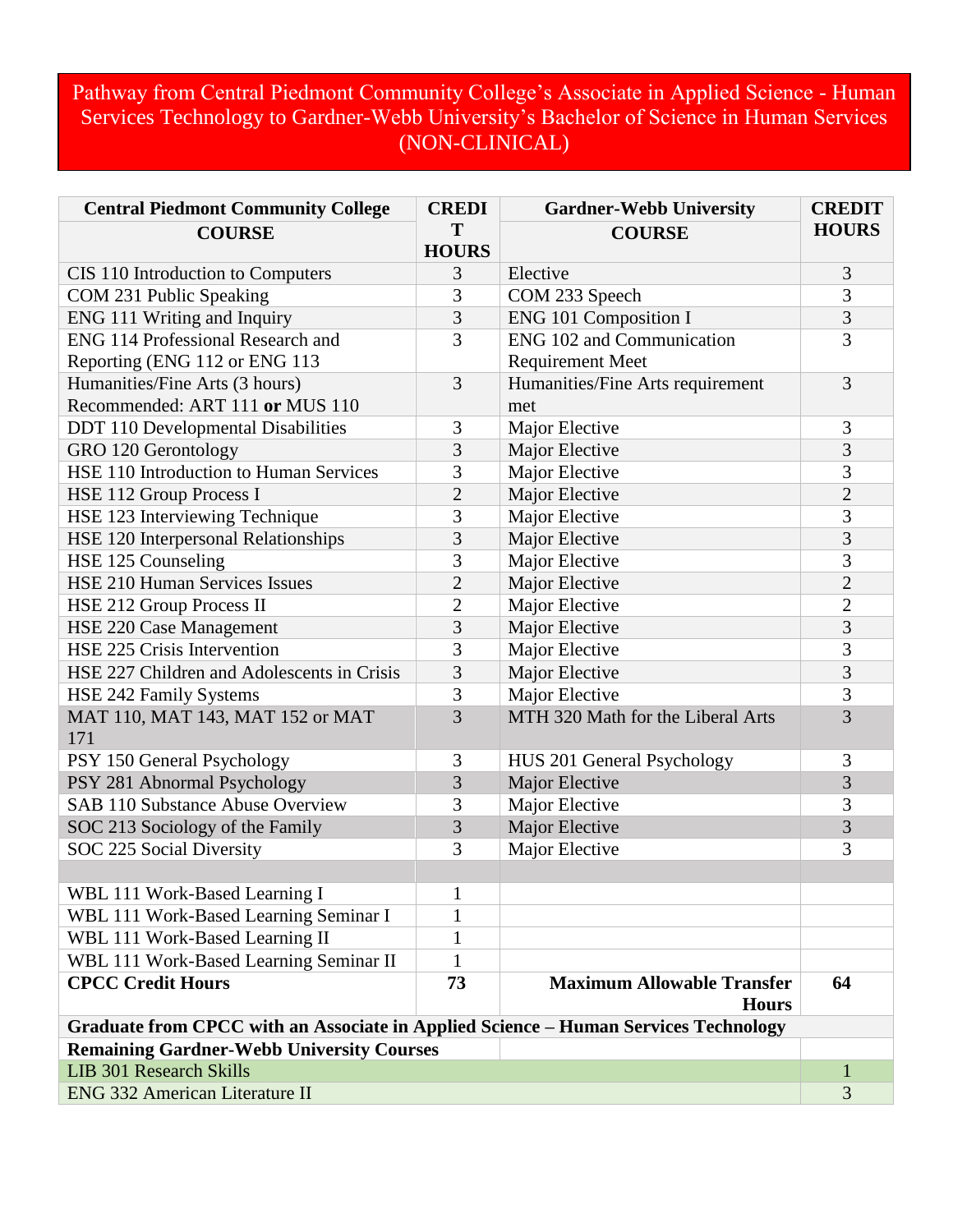| <b>HPE 338 Health and Wellness</b>                                                      |     |  |
|-----------------------------------------------------------------------------------------|-----|--|
| SCI 302(Physical Science) or SCI 303 (Human Biology) or SCI 322 (Environmental Science) |     |  |
| SCI 302(Physical Science) or SCI 303 (Human Biology) or SCI 322 (Environmental Science) |     |  |
| HIS 319 US 20 <sup>th</sup> Century History                                             |     |  |
| SCC 305 (Global Understanding) or PSC 302 (American Government)                         |     |  |
| <b>REL 300 Old Testament</b>                                                            |     |  |
| <b>REL 301 New Testament</b>                                                            |     |  |
| $HUS$ 301 Ethical Issues $1st$ Term                                                     |     |  |
| HUS 304 Professional Readiness in Human Services 1 <sup>st</sup> Term                   |     |  |
| HUS 309 Intro to Research Methods for Human Services                                    |     |  |
| HUS 310 Social Psychology                                                               |     |  |
| HUS 311 Diversity & Multicultural Foundations in Human Services                         |     |  |
| HUS 406 Psychology of Personality                                                       |     |  |
| HUS 426 Intro to Crisis and Trauma Services                                             |     |  |
| HUS 495 Non-Clinical Internship in Human Services                                       |     |  |
| HUS 499 Capstone in Human Services                                                      |     |  |
| HUS Elective Hours (Choose one of the Following Courses)                                |     |  |
| HUS 374 Psychology of Religion                                                          |     |  |
| HUS 412 Psychology of Aging                                                             |     |  |
| HUS 448 Substance Use and Abuse                                                         |     |  |
| <b>HUS 450 Positive Psychology</b>                                                      |     |  |
| <b>FREE Elective Hours</b>                                                              | 9   |  |
| <b>Gardner-Webb Hours</b>                                                               | 64  |  |
| <b>Total Hours</b>                                                                      | 128 |  |
|                                                                                         |     |  |

- 1. A student can receive transfer credit for courses according to the list of equivalencies set forth within the attached Transfer Plan. To receive credit for a course, a student must have earned a "C" (2.0) or better in that course. Other courses taken will be evaluated for transfer on a course-by-course basis by Gardner-Webb University's Registrar Services.
- **2.** Transfer hours and program requirements may vary and are dependent upon the individual student's transfer work.
- 3. Courses beginning with HUS are not offered online except as noted on front page.
- 4. Major courses (those beginning with HUS) are offered on a two-year rotation. All HUS courses are not offered every semester. Pay careful attention to the course rotation and work with your advisor.
- 5. If you do not have transfer credit for ENG 101 and HUS 201, you will need to register for these courses during your first semester.
- 6. Enrollment in LIB 301 is mandatory each semester until the course is successfully completed.
- 7. Grades of "C" (2.0) or higher are required on all major (HUS) courses. A "C minus" will not meet graduation requirements.
- 8. A minimum grade point average of 2.00 on a 4.00 scale is required for graduation on all coursework attempted at GWU. (Institution GPA).
- 9. Completion of a minimum of 64 credit hours with Gardner-Webb is required to be considered for graduation honors.
- 10. Students transferring from accredited two-year colleges may transfer up to 64 semester hours. Students are required to complete a minimum of 64 credit hours at senior (4 year) colleges or universities with at least the final 32 hours with Gardner-Webb.